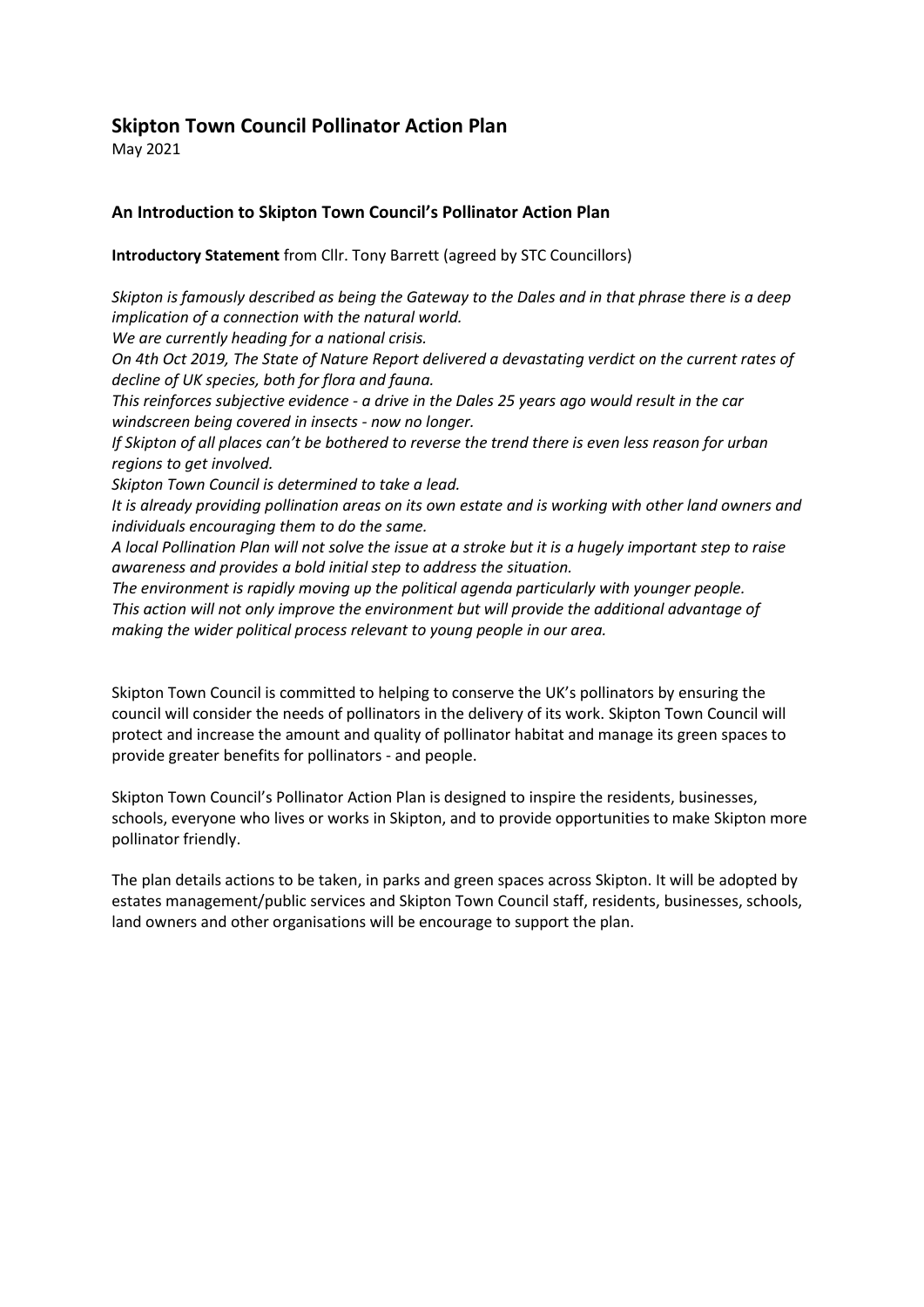#### **What is the problem?**

Scientists, wildlife organisations and Government agree that pollinators need our help!

The National Pollinator Strategy for England (2014), highlights serious declines in our native pollinators and calls for action to help conserve these species.

The Government's National Pollinator Strategy for England (2014) sets out a 10 year plan to help pollinating insects survive and thrive across England. The Strategy outlines actions to support and protect pollinating insects which contribute to our food production and the diversity of our environment. It is a shared plan of action which looks to everyone to work together and ensure pollinators' needs are included in land and habitat management.

Local authorities across the country are being asked to deliver, promote and enthuse others to participate in work which will benefit pollinators. Local authorities are well placed to make a significant contribution through land management and provide leadership on this issue across their local communities.

#### **Pollinators under threat**

Our pollinators are in trouble - Half of our bumblebee species and 71% of our butterflies are in decline and two-thirds of our moths are in long term decline. Across Europe 38% of bee and hoverfly species are in decline.

The factors leading to the declines in pollinator numbers include:

#### • **Habitat loss**

The most significant cause of decline is the loss, degradation and fragmentation of habitats which provide food, shelter and nesting sites for pollinators. Over 3 million hectares of wildflower-rich grasslands have been lost in England since the 1930s, due to more intensive farming and urban/industrial development.

# • **Pesticides**

There is growing evidence that the use of pesticides is having harmful effects on pollinators including honeybees, wild bees and butterflies. Pesticides impact the wider natural environment such as farmland birds and soil organisms.

# • **Climate Change**

Long term changes in the climate can deprive pollinators of food supplies at times when they need them, or change habitats so that they are no longer suitable. A resilient network of good pollinator habitat is needed for them to be able to adapt to climate change and move across the countryside into new areas.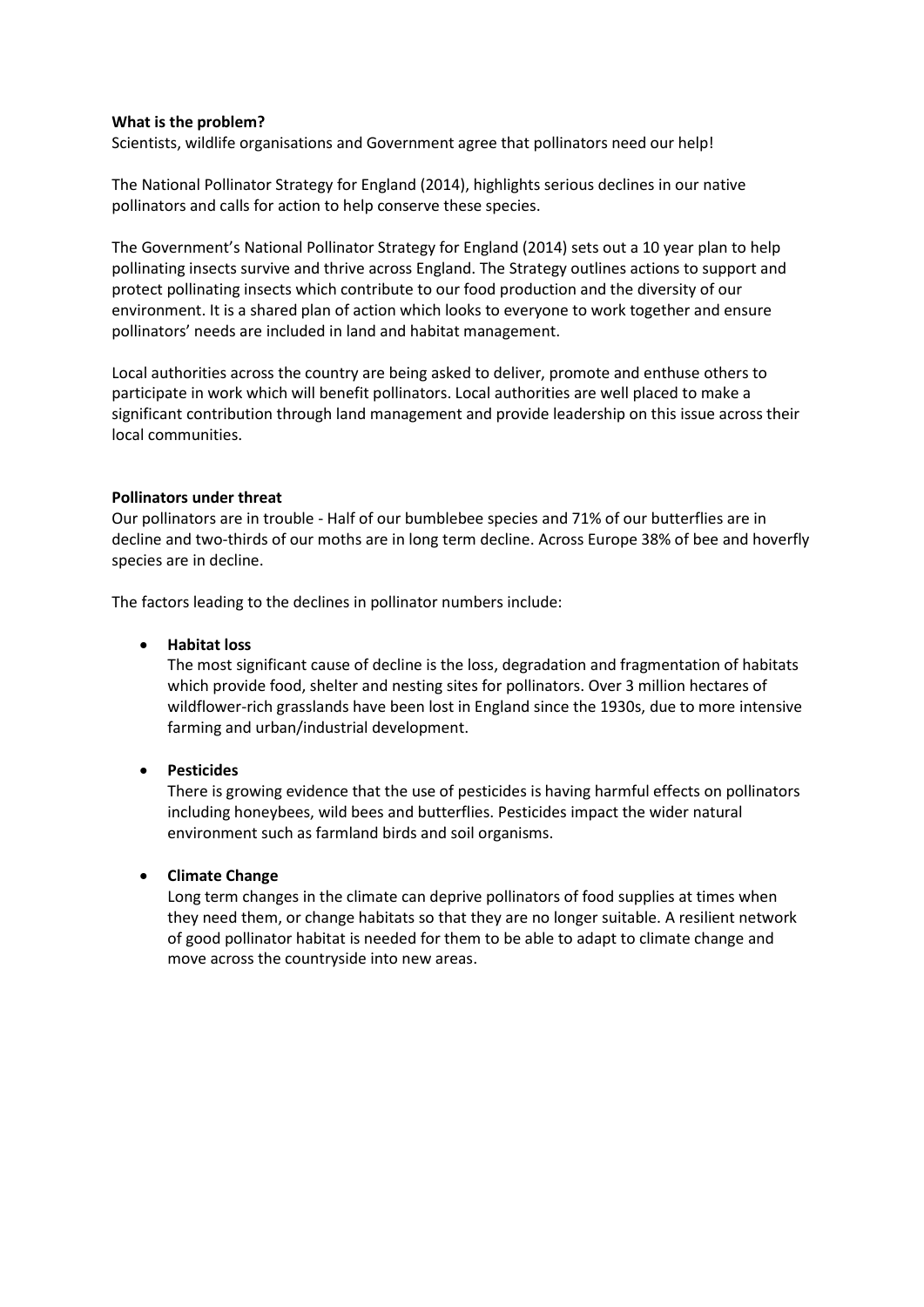# **What is the purpose of the plan?**

The purposes of the plan are**:**

- For the council to be a community leader in action for pollinators in the Council's operations and by their support of others.
- To ensure that the needs' of pollinators are always considered throughout Skipton Town Council's work and services.
- To prioritise the conservation of pollinators, and habitats that provide food and shelter for pollinators, in the council's management of parks and greenspaces.
- To contribute to the recovery of pollinator populations which will support both biodiversity and health and well-being.

### **What is the plan doing?**

The plan is:

- Ensuring that the land, road verges, parks and other green spaces that Skipton Town Council is responsible for (i.e. owns, manages or can influence) continues to be managed for the benefit of pollinators.
- Inspiring and supporting the people of Skipton to take action themselves, however big or small, in their communities, schools, homes and places of work to create habitats that provide food and shelter and benefit pollinator populations.
- Helping people to develop friendlier relationships with pollinators and understand the importance of protecting our insect pollinators.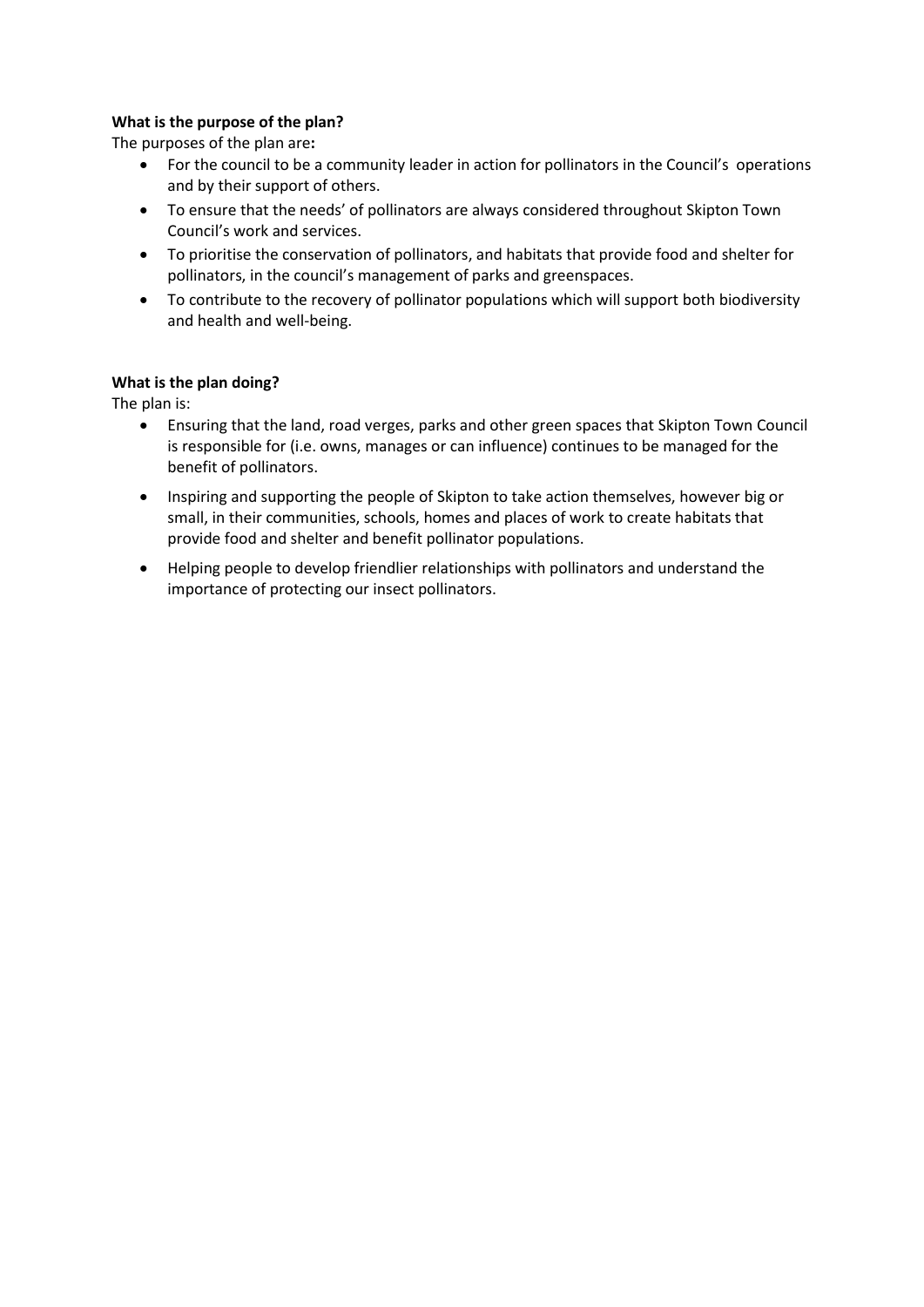#### **What are pollinators?**

Pollinators are insects that transfer pollen (reproductive dust) from one flower to another enabling seeds and fruit to form, and thus the next generation of plants to develop.

Our native pollinators include bumblebees and other bees (250 species), butterflies and moths, flies including hoverflies (270 species), beetles and wasps. It has been estimated that 6,000 insect species in the UK visit flowers and pollinate of our native wild plants and our food crops.

Insect pollination is extremely important to the UK economy, with estimated values of £691 million annually. Without pollinators we would struggle to grow many vegetables and fruits including apples, pears, strawberries, beans and peas.

#### **What pollinators need**

Primarily, like us, pollinators need food to eat and somewhere safe to live.

**Food** – Pollinators need food (nectar and pollen) from flowering plants, throughout the season from when they emerge in March through until September. Many flowering plants can provide these food resources, from wild flowers, hedgerows and trees, to garden plants and food crops. In addition to flowers, many pollinators need other food resources to support their different life stages – for example butterfly and moth caterpillars need particular plants to feed on.

**Shelter** – pollinators need somewhere safe to nest, to lay their eggs, to rear the offspring and to hibernate or overwinter. Old mammal holes and dense vegetation are used by bumblebees, with sunny slopes and dry ground used by ground-nesting bees such as mining bees. Dense vegetation such as tussocky grassland, scrub, mature trees, and piles of wood and stone can provide essential habitat for hibernating pollinators. Many species overwinter as adults including queen bumblebees, and some butterflies and hoverflies, others as eggs, larvae or pupae.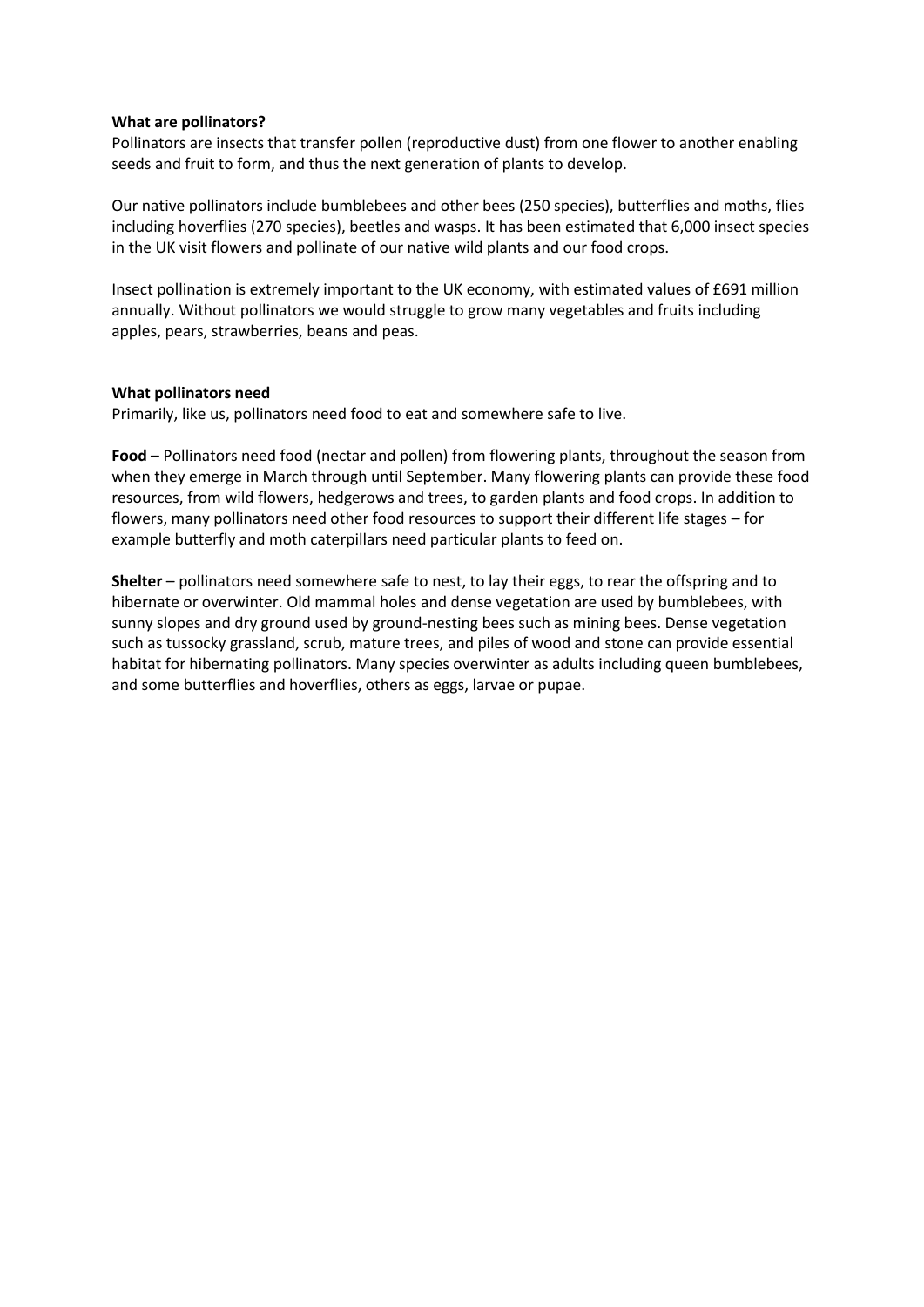#### **What is being done in Skipton now?**

#### • **Current projects:**

Yorkshire Dales Millennium Trust (YDMT) Bee Together project created habitat for pollinators and organised events with the local volunteers (tree planting, orchard planting, wildflower seed sowing, planting plugs) along the B-Lines network. At Middletown Recreation Ground a wildflower-rich meadow was sown and an orchard was planted.

Skipton Town Golf Club are working with YDMT Bee Together project to provide food and shelter for pollinators across their site

#### • **Habitats and management**:

The green spaces across Skipton are managed on an ongoing basis for the benefit of pollinators.

Allotments (Broughton Road Assoc. and Middletown Assoc.) including the Community plots, provide space for residents to grow fruit, vegetables and flowers supporting pollinators and helping them to thrive.

# • **Working with the facts:**

It's important to measure how things have changed. The UK Pollinator Monitoring Scheme (PoMS) is using citizen science, long-term records and systematic surveys to find out how insect pollinator populations are changing. This provides important data on pollinators, especially wild bees and hoverflies, and how they support farming and other wildlife. Everyone can get involved in the citizen science project by competing a Flower-Insect Timed count (or FIT count), Full details are available from here[: https://ukpoms.org.uk/](https://ukpoms.org.uk/)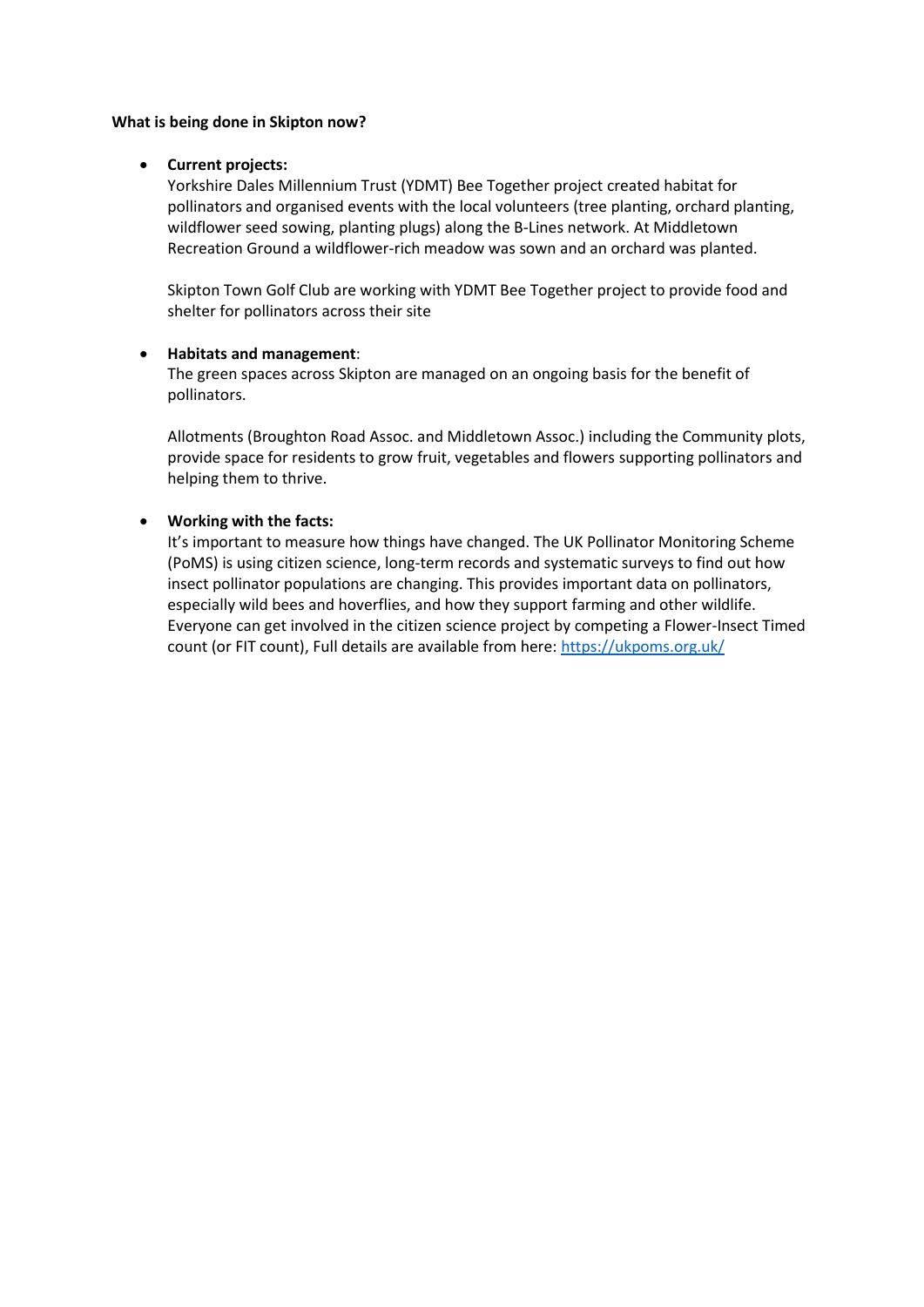### **The Pollinator Action Plan**

### **Objective 1:**

Ensuring that the land, road verges, parks and other green spaces that Skipton Town Council is responsible for (i.e. owns, manages or can influence) continues to be managed for the benefit of pollinators.

• The timing and extent of mowing will avoid any adverse impacts on pollinating insects and a 'mosaic' mowing approach will be used where possible.

#### **Objective 2:**

Inspiring and supporting the people of Skipton to take action themselves, however big or small, in their communities, schools, homes and places of work to create habitats that provide food and shelter and benefit pollinator populations.

• The Newsletters for the allotment associations

#### **Objective 3:**

Helping people to develop friendlier relationships with pollinators and understand the importance of protecting our insect pollinators.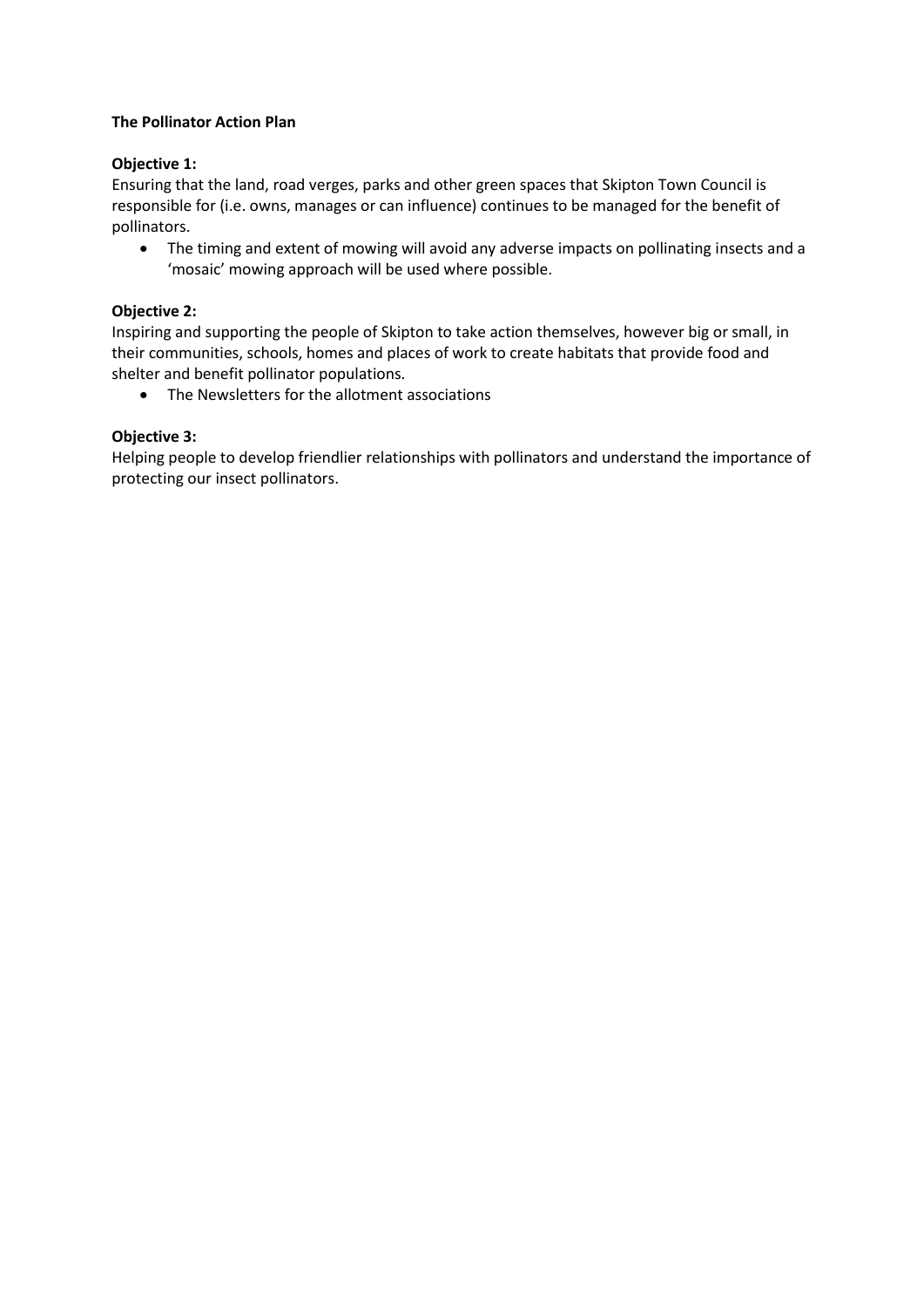#### **The long term plan**.

In 10 years 100%? of Skipton Town Council's green spaces will be managed to provide room for pollinators, safe spaces for pollinators and residents and visitors will have a friendly relationship with pollinators.

### **Recommendations**

These recommendations are for everyone - for Skipton Town Council staff and councillors, for other organisations, businesses, groups and individuals in Skipton:

- Create green spaces across Skipton to provide resources for pollinators and wildlife.
- Manage green spaces across Skipton for pollinators to be safe places for pollinators and wildlife to thrive.
- Engage with people across Skipton to develop a friendlier relationship with pollinators, insects and the natural world.

### **Conclusion**

In Skipton many people enjoy local green spaces and support pollinating insects for example through the creation of the wildflower meadow and orchard at Middletown Recreation Ground. Actions taken by the Council, local businesses and local residents will provide diverse green spaces helping pollinating insects to thrive – and in turn, our insect pollinators will support our the natural environment and the food we grow.